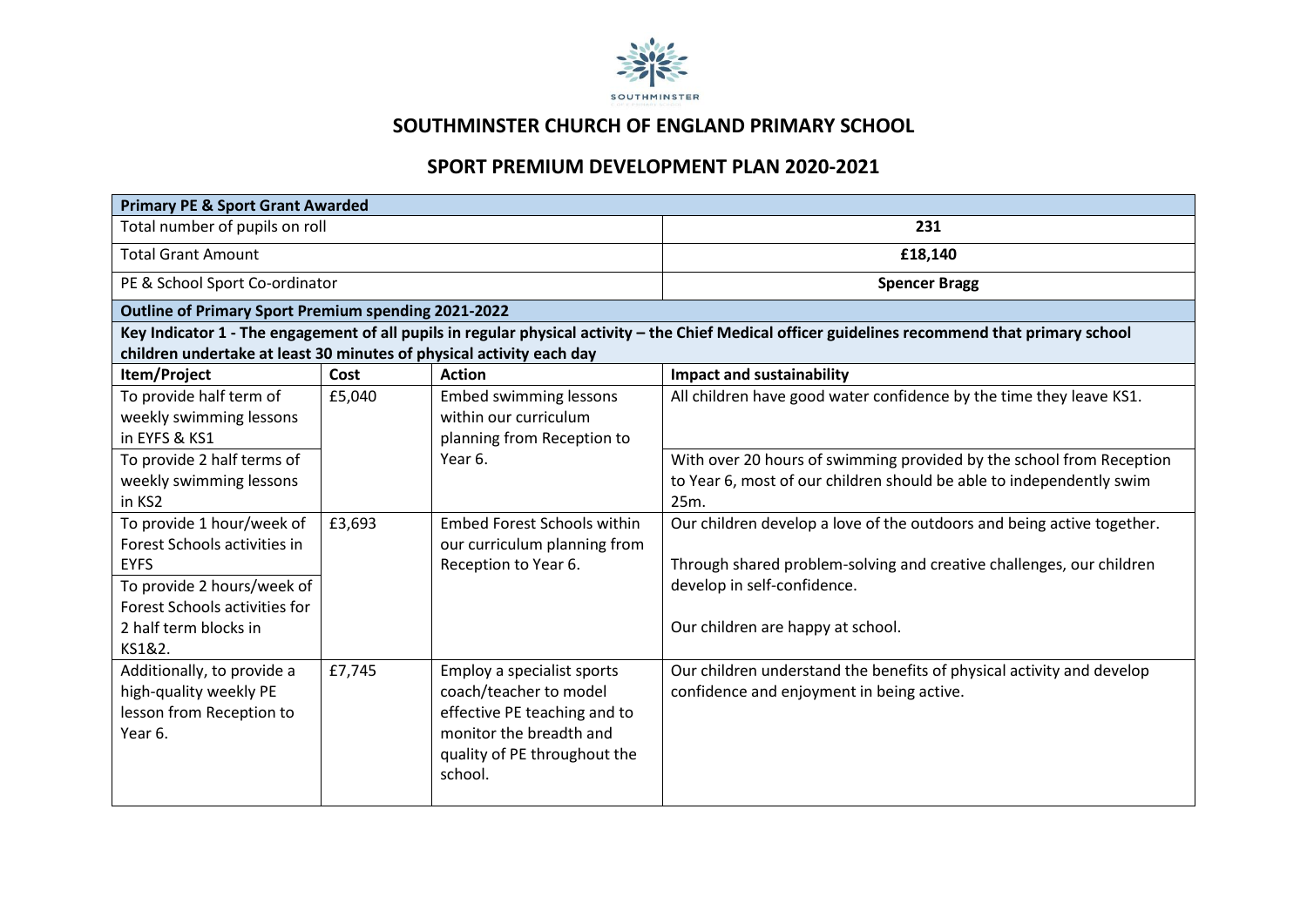

| Key Indicator 2 - the profile of PE and sport being raised across the school as a tool for whole school improvement                                                                                                                                 |                             |                                                                                                                                                            |                                                                                                                                                                                                                                                                                                                                                                           |  |
|-----------------------------------------------------------------------------------------------------------------------------------------------------------------------------------------------------------------------------------------------------|-----------------------------|------------------------------------------------------------------------------------------------------------------------------------------------------------|---------------------------------------------------------------------------------------------------------------------------------------------------------------------------------------------------------------------------------------------------------------------------------------------------------------------------------------------------------------------------|--|
| Item/Project                                                                                                                                                                                                                                        | Cost                        | <b>Action</b>                                                                                                                                              | <b>Impact and sustainability</b>                                                                                                                                                                                                                                                                                                                                          |  |
| Establish a PE & Sports<br>board with news and<br>achievements displayed.<br>PE,<br>sports and achievements<br>highlighted on<br>the school website and<br>class pages.<br>This will raise the profile of<br>PE/Sports in<br>school and externally. | None                        | To ensure that improving PE<br>and physical activity is<br>discussed within School<br><b>Council Meetings</b>                                              | Increase in number of children participating in physical activities and<br>representing our school in competitive sport.<br>Children value the opportunity of representing our school. Children<br>benefit from being part of a team, working hard for each other and for<br>the school. Children develop in confidence socially and physically through<br>participation. |  |
| Review the long-term<br>curriculum map to ensure<br>that there is full coverage<br>of the national curriculum<br>and that we are utilising<br>our resources effectively.                                                                            | <b>TBC</b>                  | Possible acquisition of new<br>planning resources.                                                                                                         | The PE curriculum is broad and balanced, offering a range of<br>opportunities which will inspire and interest our children's participation.                                                                                                                                                                                                                               |  |
| To ensure that we have<br>sufficient PE resources in<br>order to deliver full NC and<br>effective extra-curricular<br>programme                                                                                                                     | £900                        | To complete PE equipment<br>audit and make acquisition for<br>new resources to support the<br>delivery of curriculum PE and<br>extra-curricular programme. | Teachers have the resources necessary to deliver a high-quality PE and<br>extra-curricular programme.<br>Children are challenged appropriately and make good progress<br>throughout the school in PE.                                                                                                                                                                     |  |
| Key Indicator 3 - increased confidence, knowledge and skills of all staff in teaching PE and Sport                                                                                                                                                  |                             |                                                                                                                                                            |                                                                                                                                                                                                                                                                                                                                                                           |  |
| Item/Project                                                                                                                                                                                                                                        | Cost                        | <b>Action</b>                                                                                                                                              | <b>Impact and sustainability</b>                                                                                                                                                                                                                                                                                                                                          |  |
| To provide team teaching<br>opportunities to<br>model good practice and<br>increase<br>confidence, knowledge and<br>skills of staff                                                                                                                 | Part of the<br>£7,745 above | To employ an experienced<br>sports coach to support the<br>delivery of high-quality PE<br>throughout the school.                                           | Teaching staff develop greater confidence and skills in delivering NC PE.                                                                                                                                                                                                                                                                                                 |  |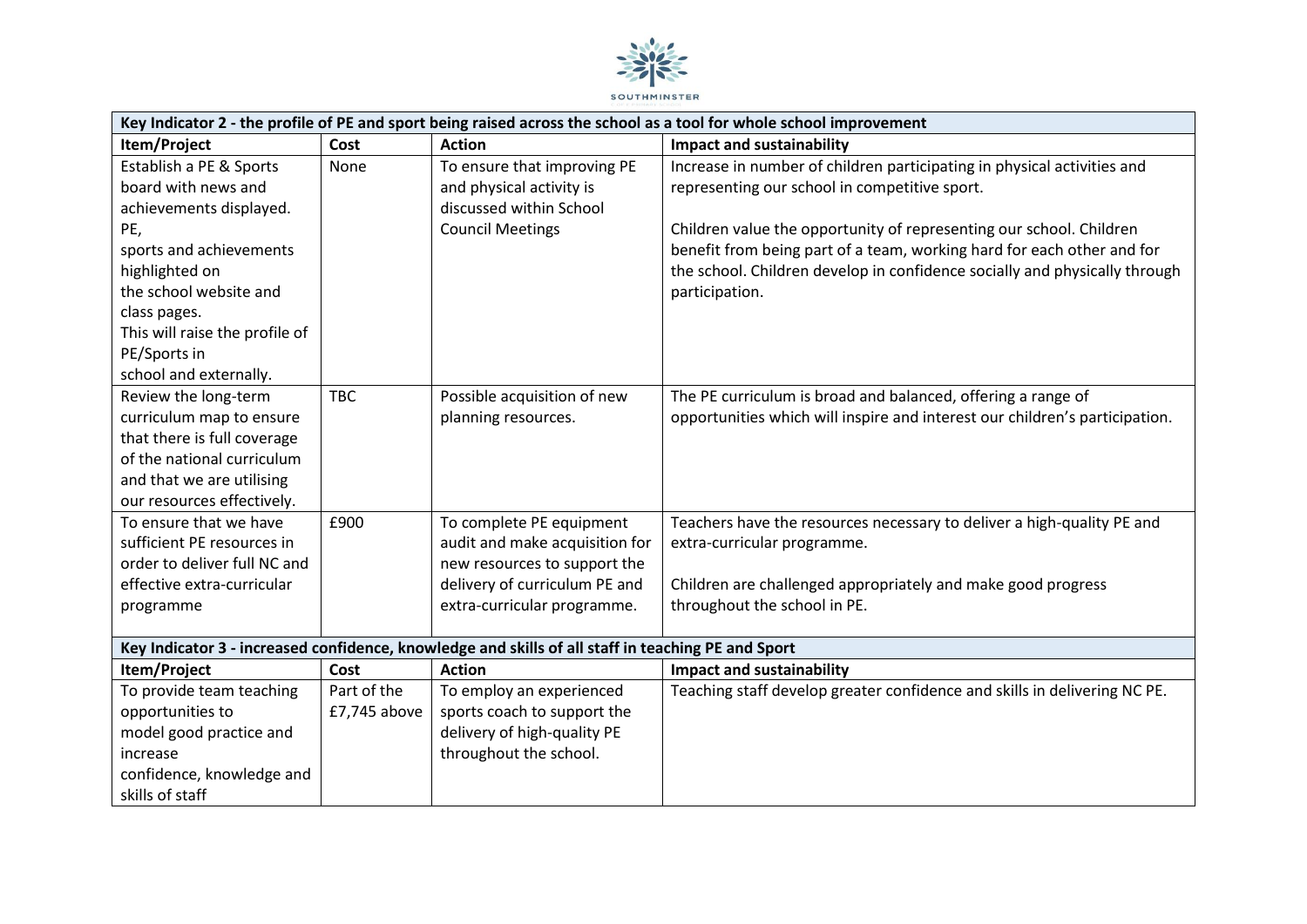

| in teaching PE therefore                                                                       |              |                               |                                                                            |  |  |
|------------------------------------------------------------------------------------------------|--------------|-------------------------------|----------------------------------------------------------------------------|--|--|
| improving the                                                                                  |              |                               |                                                                            |  |  |
| quality of lessons provided                                                                    |              |                               |                                                                            |  |  |
| and upskilling                                                                                 |              |                               |                                                                            |  |  |
| staff.                                                                                         |              |                               |                                                                            |  |  |
| To provide opportunities                                                                       | Time         | Staff meeting time to         | In turn, staff develop the confidence to lead colleagues whilst sharing    |  |  |
| for the teaching staff to                                                                      |              | feedback and evaluate the     | their new knowledge and skills in delivering high quality PE.              |  |  |
| share their experiences                                                                        |              | impact of team teaching.      |                                                                            |  |  |
| and reflect on the impact                                                                      |              |                               |                                                                            |  |  |
| that team teaching has had                                                                     |              |                               |                                                                            |  |  |
| for them.                                                                                      |              |                               |                                                                            |  |  |
| Key Indicator 4 - broader experience of a range of sports and activities offered to all pupils |              |                               |                                                                            |  |  |
| Item/Project                                                                                   | Cost         | <b>Action</b>                 | <b>Impact and sustainability</b>                                           |  |  |
| To increase the variety and                                                                    | <b>TBC</b>   | To join the WdF school sports | Children have access to a broader range of opportunities to participate in |  |  |
| range of                                                                                       |              | partnership providing our     | physical activities.                                                       |  |  |
| sports available to children                                                                   |              | children with access to a     |                                                                            |  |  |
| and to                                                                                         |              | broad range of opportunities  | More children participate within our extra-curricular programme and        |  |  |
| increase entries to                                                                            |              | to participate.               | more children represent our school in sports and physical activities.      |  |  |
| interschool                                                                                    |              |                               |                                                                            |  |  |
| competitions, as well as                                                                       |              |                               |                                                                            |  |  |
| greater                                                                                        |              |                               |                                                                            |  |  |
| participation in intra school                                                                  |              |                               |                                                                            |  |  |
| competitions                                                                                   |              |                               |                                                                            |  |  |
| and charity events.                                                                            |              |                               |                                                                            |  |  |
| Key Indicator 5 - increased participation in competitive sports                                |              |                               |                                                                            |  |  |
| Item/Project                                                                                   | Cost         | <b>Action</b>                 | <b>Impact and sustainability</b>                                           |  |  |
| To maintain membership                                                                         | <b>TBC</b>   | Liaise with SSP to ensure     | More children have the opportunity of representing our school and          |  |  |
| within local School Sports                                                                     |              | Southminster C of E Primary   | developing new interests.                                                  |  |  |
| Partnership                                                                                    |              | have opportunities to         |                                                                            |  |  |
|                                                                                                |              | compete against other         |                                                                            |  |  |
|                                                                                                |              | schools.                      |                                                                            |  |  |
| To strengthen our extra-                                                                       | Part of the  | Teachers encouraged to offer  |                                                                            |  |  |
| curricular programme to                                                                        | £7,745 above | an extra-curricular club.     |                                                                            |  |  |